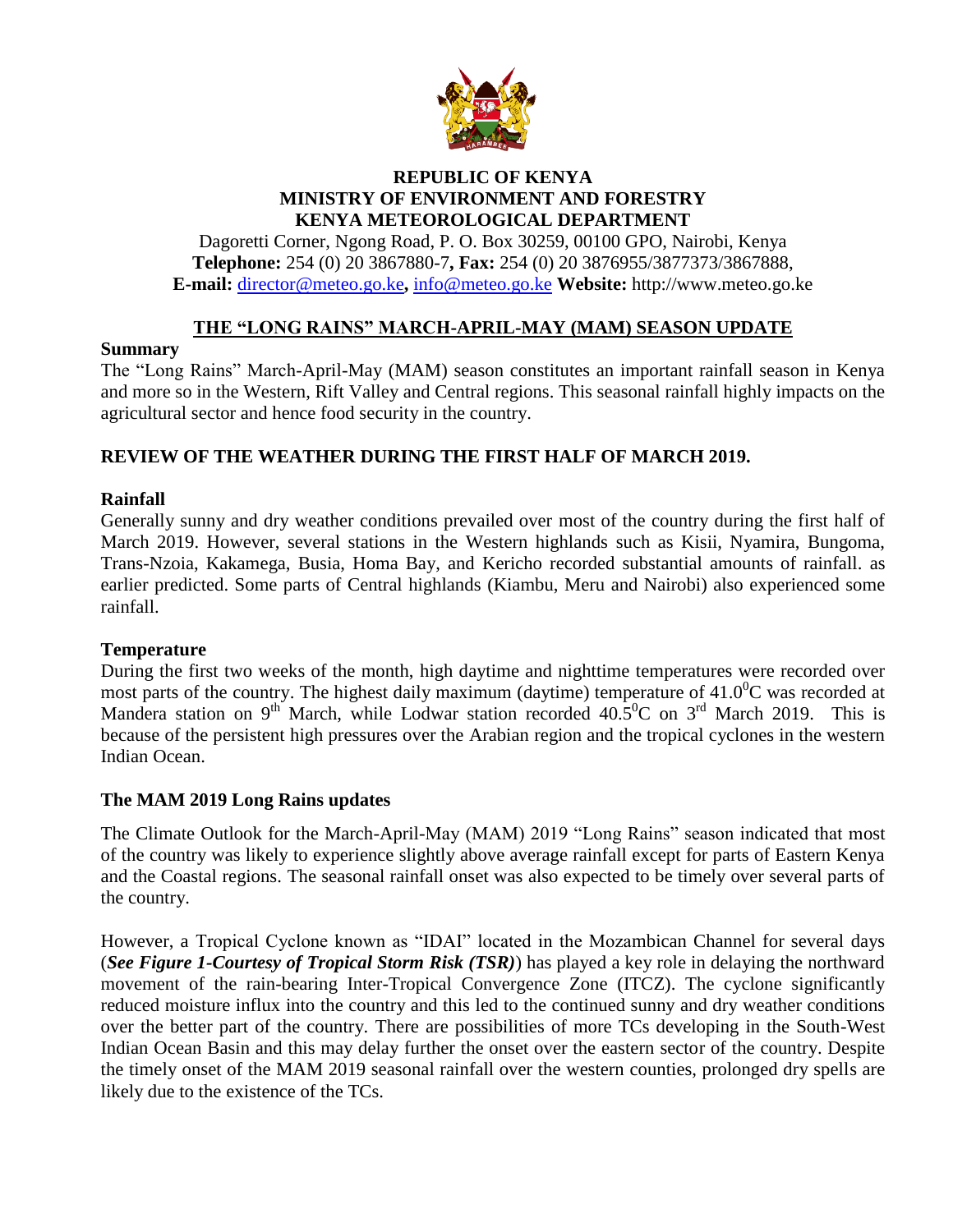

*Figure 1: Tropical Cyclone IDAI landed in Mozambique, developing cyclone SAVANAH and its trajectory left,mid and right panels*

Neutral to cooler than average Sea Surface Temperatures (SSTs) along the Western Equatorial Indian Ocean coupled with very warm SSTs to the east of Madagascar (*See Figure 2 – Courtesy of NOAA*) have also contributed to the delay in the establishment of the ITCZ over the country.





#### **EXPECTED SEASONAL RAINFALL DISTRIBUTION**

The spatial and temporal distribution of the March to May 2019 seasonal rainfall was expected to be good over most of the western sector and generally poor over the eastern sector of the country, especially in the Arid and Semi-Arid Lands (ASALs). However, the existence of tropical cyclones and the unfavourable SSTs patterns both in the Indian and the Atlantic Oceans are likely to result in poor distribution even over the western sector of the country.

The MAM 2019 seasonal rainfall onset was expected **in March** over most parts of the country. However, sunny and dry weather conditions are likely to persist over the better part of the country and more so the Eastern sector of the country and Northwestern Kenya.

**In April 2019**, near-normal to above-normal rainfall is expected over most parts of the country and more so in western Kenya, central Rift Valley, Northern Kenya (Marsabit, Moyale) and the central highlands including Nairobi. Depressed rainfall is, however, likely to occur over Northwestern Kenya.

**In May 2019**, most parts of the country are likely to experience depressed rainfall except the western, central Rift Valley and central Kenya regions which are likely to experience slightly enhanced rainfall.

The onset of the seasonal rainfall that was expected between the third and fourth week of March 2019 over several counties in South Eastern, Coast, Central Kenya and Central Rift Valley, (*See Table 1 -*